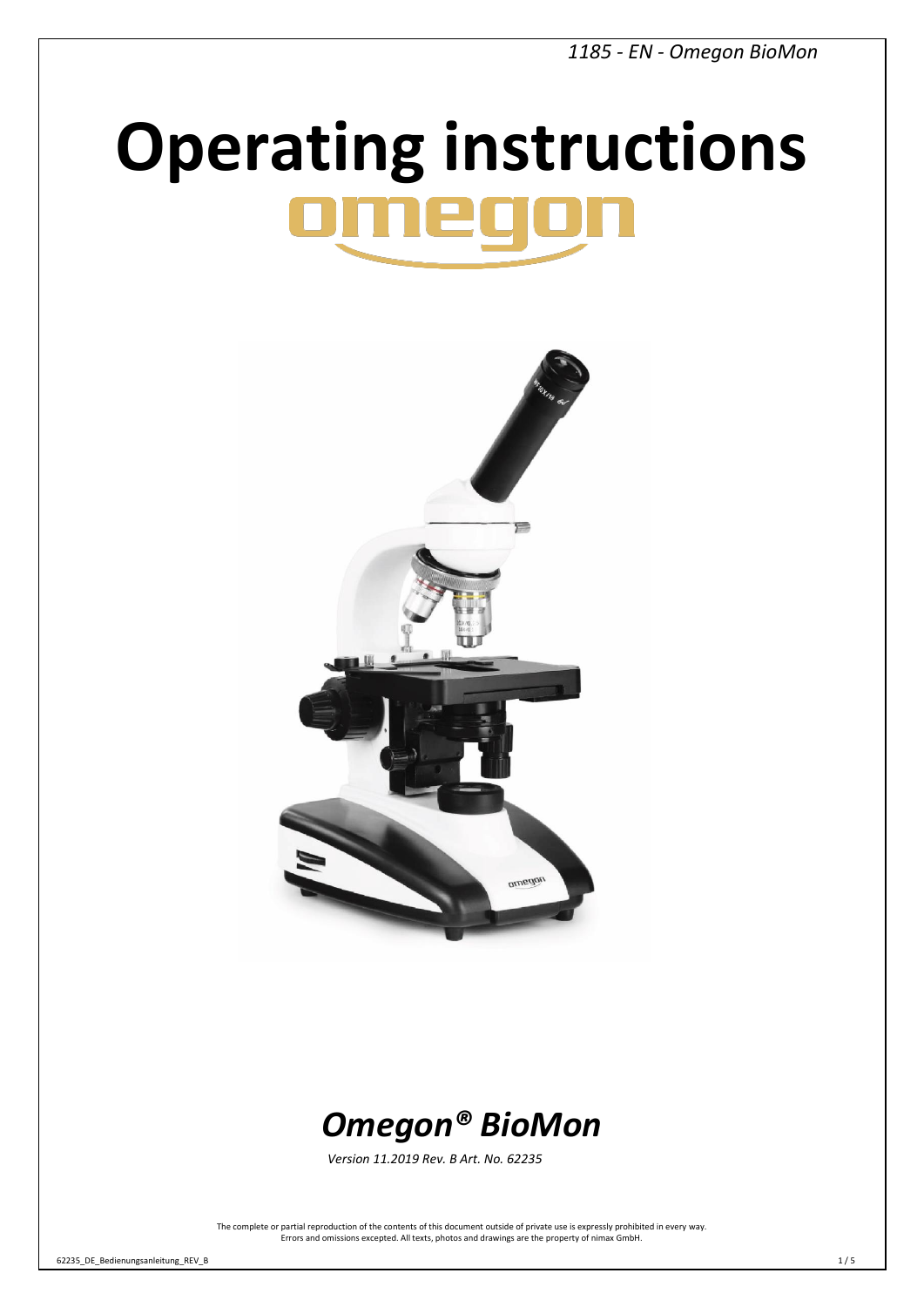# *Omegon® BioMon*

*Congratulations on the purchase of your new Omegon® BioMon. This microscope system is used to examine thin wafers and fluid samples using the bright field contrast method. Suitable for schools and higher education courses in biological microscopy.*

# **1. Preparation.**

Before using for the first time, read these operating instructions carefully so that you can make full use of all the options this microscope has to offer. The safety-related instructions on how to handle this device are also described here and must be followed.

# **1.1. Technical data.**

- Biological, monocular transmitted lighting microscope;
- Dimmable lights: LED;
- Achromatic lenses: 4x, 10x, 40x, 100x specimen protection for 40x and 100x lens;
- Work distances of the lenses:  $4x = 37.50$  mm, NA = 0.10;  $10x = 7.63$  mm, NA = 0.25;  $40x = 0.63$  mm, NA = 0.65;  $100x = 0.20$  mm, NA = 1.25;
- Eyepiece: WF 10x;
- Magnifications: 40x, 100x, 400x, 1000x Oil;
- Abbe condenser: NA 1.25 (with iris diaphragm);
- Coaxial mechanical stage: Fine focus adjustment knob in X / Y axis;
- General and fine focusing;
- Filter holder.

## **1.2. Delivery scope.**

- **1.** Eyepiece WF 10x;
- **2.** Eyepiece tube;
- **3.** Prism head;
- **4.** Locking screw;
- **5.** Revolving nosepiece;
- **6.** Lenses;
- **7.** Tripod;
- **8.** Focus with reduction;
- **9.** Coaxial fine focus adjustment knob for mechanical stage;
- **10.** Microscope base;
- **11.** LED transmitted lighting;
- **12.** Specimen stage;
- **13.** Abbe condenser;
- **14.** Mechanical stage.



**1.3. Operation of the device.**

**1.3.1.** Take the microscope out of the polystyrene packaging and place it on an even and stable work surface.

**1.3.2.** Remove the plastic packaging materials and the dust caps on the eyepiece tube and the tripod for the eyepiece tube.

> The complete or partial reproduction of the contents of this document outside of private use is expressly prohibited in every way. Errors and omissions excepted. All texts, photos and drawings are the property of nimax GmbH.

62235\_DE\_Bedienungsanleitung\_REV\_B 2 / 5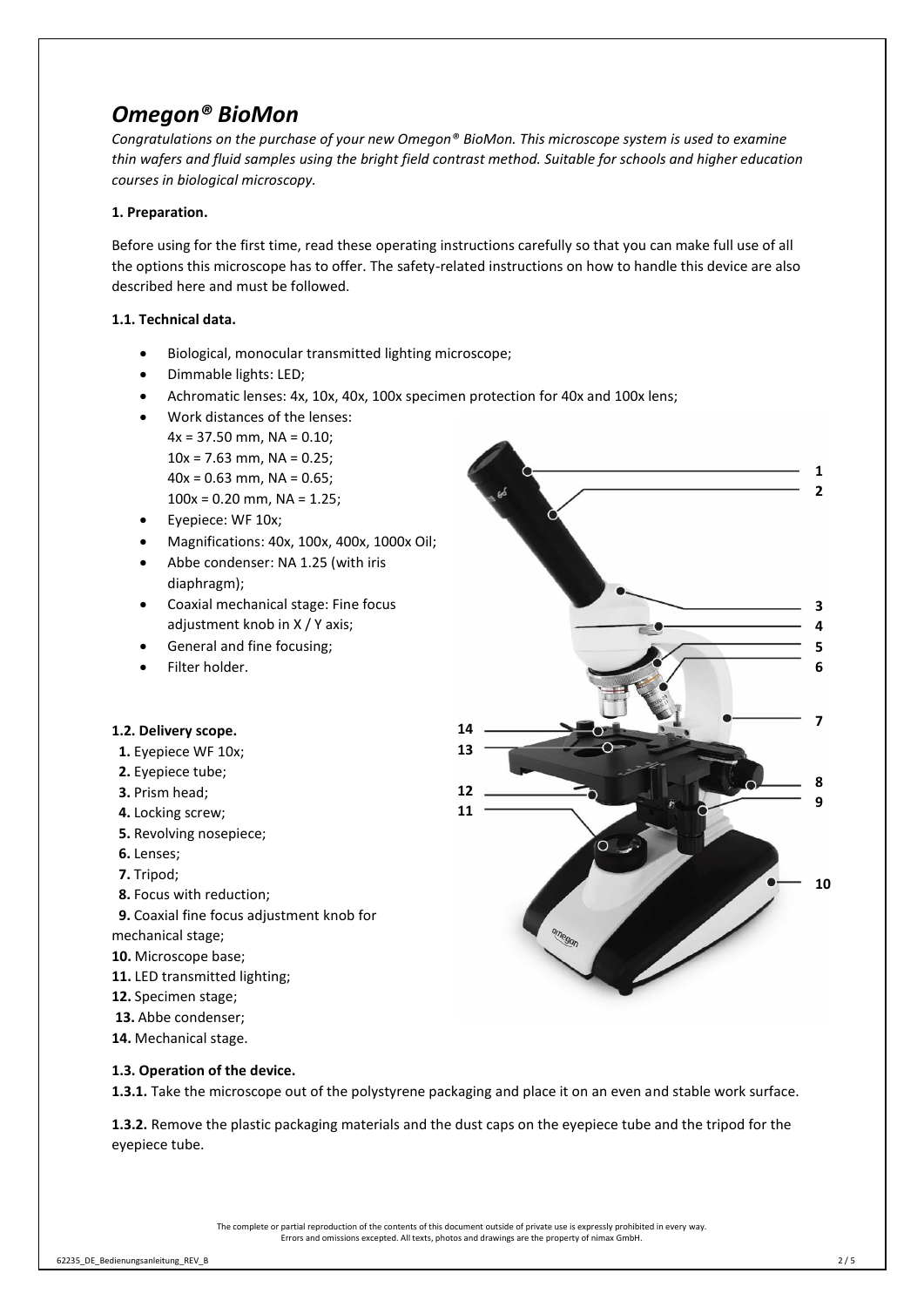**1.3.3.** Familiarise yourself with your new microscope. Move all mechanical parts, such as the focus, the condenser position, the iris diaphragm, filter holder etc. carefully by hand and see how they work and what effect they have.

#### **Caution:**

The microscope must be earthed (this is guaranteed if normal shockproof sockets are used).

- **1.3.4.** Then connect the device to the power supply correctly.
- **1.3.5.** Ensure that the power supply corresponds to the specified voltage.



- **A.** Mains supply 230V;
- **B.** Glass fuse;
- **C.** On/off switch;
- **D.** Brightness control dimmer;
- **E.** Mechanical stage with vernier scales.
- **F.** Aperture control;
- **G.** Abbe condenser;
- **H.** Coaxial adjustment knob mechanical stage.

#### **2. Commissioning**

**2.1.** Switch the device on and set the brightness on the dimming wheel to a pleasant level.



**2.2.** Carefully place a slide with a prepared specimen that you want to examine onto the specimen stage and affix it with the springmounted clamp of the holding unit of the mechanical stage.(14)

**2.3.** The brightness of the light can be changed by setting the pinhole aperture on the condenser. You can achieve the best possible lens resolution when the design-related aperture (pinhole aperture) of the lens is set. If the examined specimens are replaced, please remove the eyepiece to achieve the best possible lens resolution. The size of the pinhole aperture can now be seen in the eyepiece tube. It is best if the pinhole aperture is set so that it is slightly smaller than the lens aperture.





**Caution:** The pinhole aperture not only serves to set the brightness. This is set with the corresponding dimming wheel. Light beam and brightness are not the same.

The complete or partial reproduction of the contents of this document outside of private use is expressly prohibited in every way. Errors and omissions excepted. All texts, photos and drawings are the property of nimax GmbH.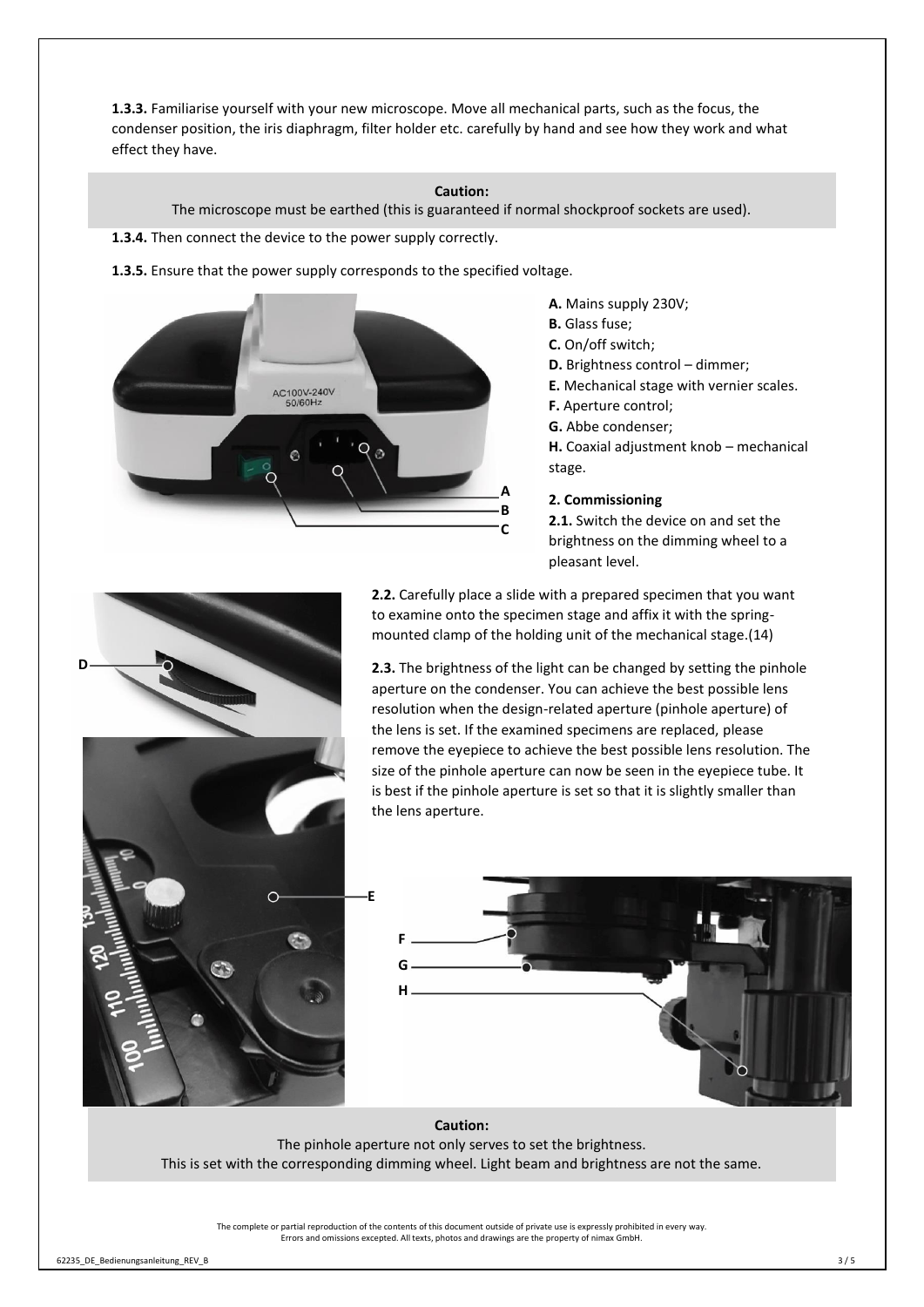**2.4.** Turn the filter holder toward the outside. If necessary, insert a filter and move the holder back to the starting position, i.e. between the light source and condenser.

**2.5.** If you want to change the magnification, turn the revolving nosepiece (5) and thereby change the lenses 4x - 100x. Ensure that the lenses do not collide with the specimen during swivelling. It is recommended moving the specimen stage down slightly to leave enough space between the lens and the specimen and then to re-focus. The correct lens change is accompanied by a clear clicking sound.

**2.6.** When you set the focus, you should always ensure that the lens does not touch the specimen on the mechanical stage. Therefore move the knob (8) for the general focus until the lens is 3 mm above the cover glass of the specimen. Change the general setting slowly until you can see an almost sharp image, and then use the fine setting of the focus to achieve perfect image clarity. If you now select a higher magnification, i.e. a different lens, you only need to turn the fine setting to reach image clarity again.

**2.7.** By turning the coaxial specimen stage mechanism, the specimen can be moved precisely and sensitively in the Y and Z axis through the eyepiece field of vision. (9)

**2.8.** Using the focus knob on the side that moves the condenser from below to the specimen or away from the specimen, the condenser can impact on the level of lighting and also the image contrast.

- **I.** Filter holder, swivel-mounted;
- **J.** Revolving nosepiece;
- **K.** Lenses (4x,10x,40,100x);
- **L.** Focusing 1:1;
- **M.** Focusing 1:10.
- **N.** Height adjustment knob Abbe condenser



The complete or partial reproduction of the contents of this document outside of private use is expressly prohibited in every way. Errors and omissions excepted. All texts, photos and drawings are the property of nimax GmbH.